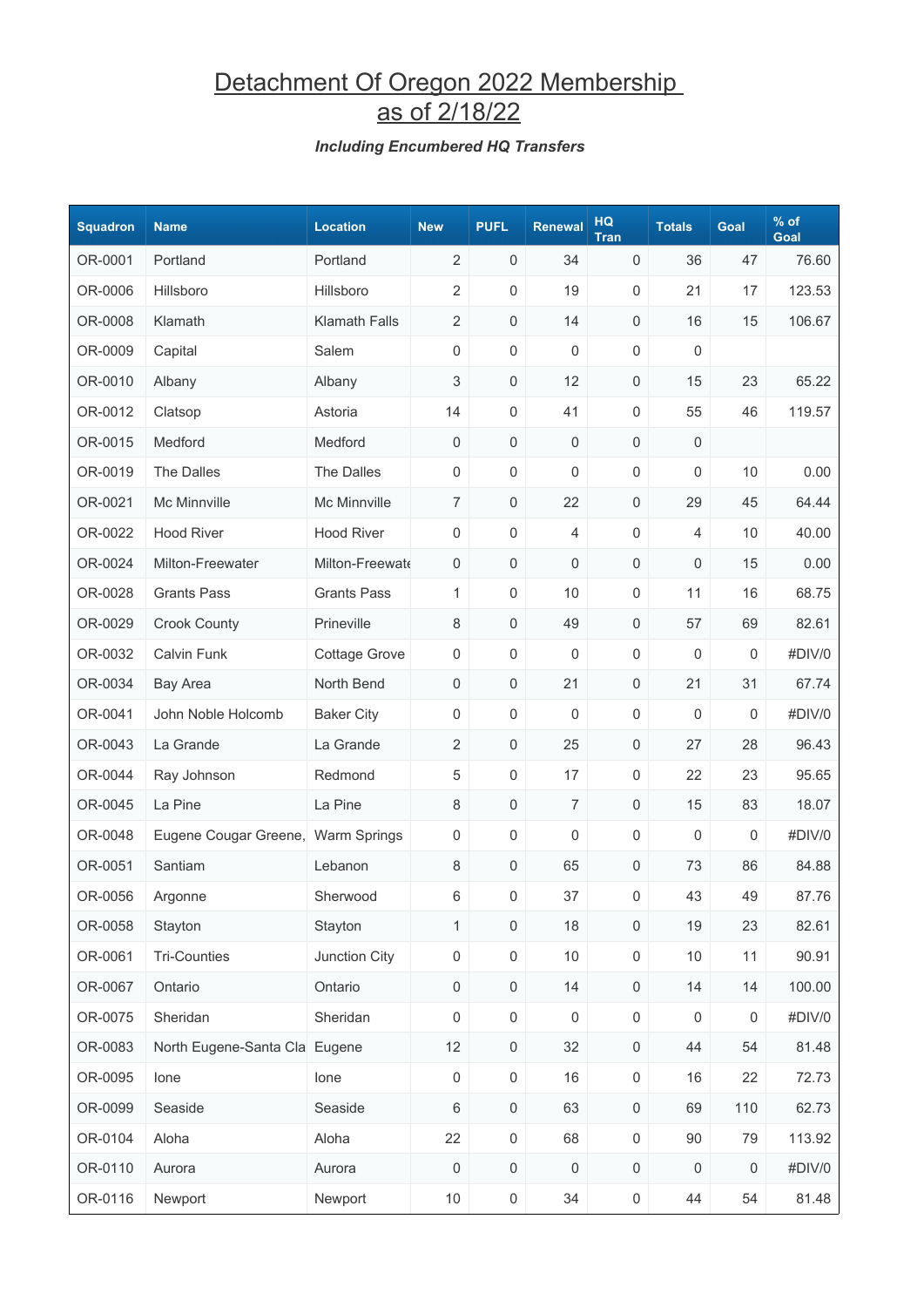| OR-0122 | Canby                            | Canby              | 1   | 0 | 30          | 0 | 31          | 41               | 75.61  |
|---------|----------------------------------|--------------------|-----|---|-------------|---|-------------|------------------|--------|
| OR-0134 | Frederick And John Ravi Portland |                    | 1   | 0 | 0           | 0 | 1           | 10               | 10.00  |
| OR-0136 | Salem                            | Salem              | 0   | 0 | $\mathbf 0$ | 0 | $\mathbf 0$ | 0                | #DIV/0 |
| OR-0150 | Oregon Trail                     | Portland           | 0   | 0 | 0           | 0 | $\mathbf 0$ | $\boldsymbol{0}$ | #DIV/0 |
| OR-0158 | Tigard                           | Tigard             | 7   | 0 | 34          | 0 | 41          | 75               | 54.67  |
| OR-0168 | Cannon Beach                     | Cannon Beach       | 6   | 0 | 81          | 0 | 87          | 105              | 82.86  |
| OR-0173 | <b>Carlton Memorial</b>          | Carlton            | 4   | 0 | 19          | 0 | 23          | 24               | 95.83  |
| OR-0180 | Milwaukie                        | <b>Milwaukie</b>   | 16  | 0 | 58          | 0 | 74          | 82               | 90.24  |
| OR-0184 | <b>Travis Moothart</b>           | <b>Brownsville</b> | 0   | 0 | $\mathbf 0$ | 0 | $\mathbf 0$ | $\mathbf 0$      | #DIV/0 |
| OR-9999 | Sal Holding Sqdn                 | Tigard             | 0   | 0 | 0           | 0 | 0           |                  |        |
|         |                                  | SUM:               | 154 | 0 | 854         | 0 | 1,008       | 1,317            | 76.54  |

### **Detachment of Oregon Totals**

|      | <b>New</b> | <b>PUFL</b> | Renewal | HQ Transfers | <b>Totals</b> | Goal  | $%$ of<br><b>Goal</b> |
|------|------------|-------------|---------|--------------|---------------|-------|-----------------------|
| Sum: | 154        |             | 854     |              | 1,008         | 1.317 | 76.54                 |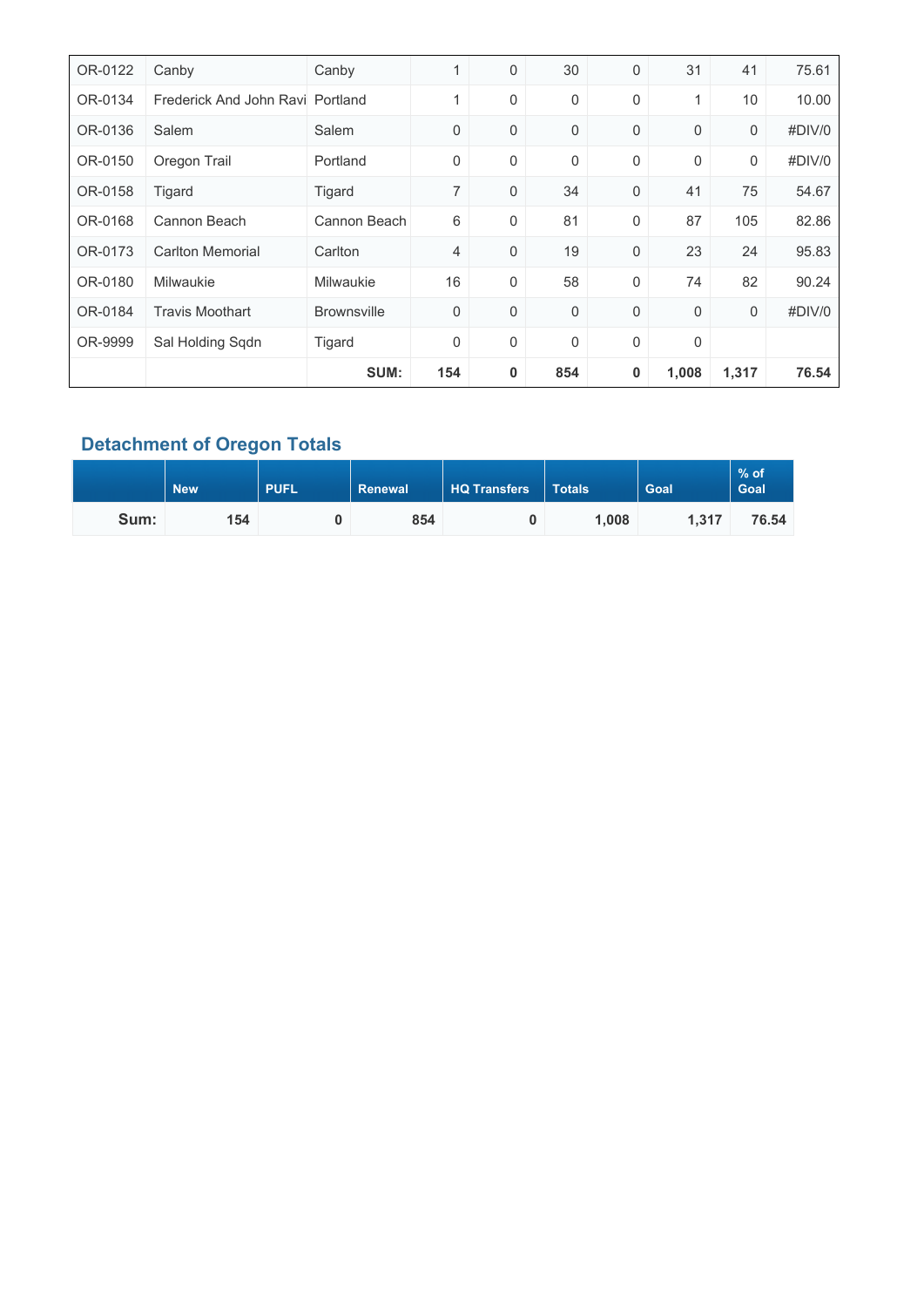# Detachment Of Oregon 2022 Membership as of 2/18/22

| <b>District</b> | <b>New</b> | <b>PUFL</b> | Renewal | <b>HQ</b><br>Tran | <b>Totals</b> | Goal  | $%$ of<br>Goal |
|-----------------|------------|-------------|---------|-------------------|---------------|-------|----------------|
|                 | 154        |             | 854     |                   | 1.008         | 1.317 | 76.54          |
| SUM:            | 154        |             | 854     | 0                 | 1.008         | 1.317 | 76.54          |

### *District Summary Including Encumbered HQ Transfers*